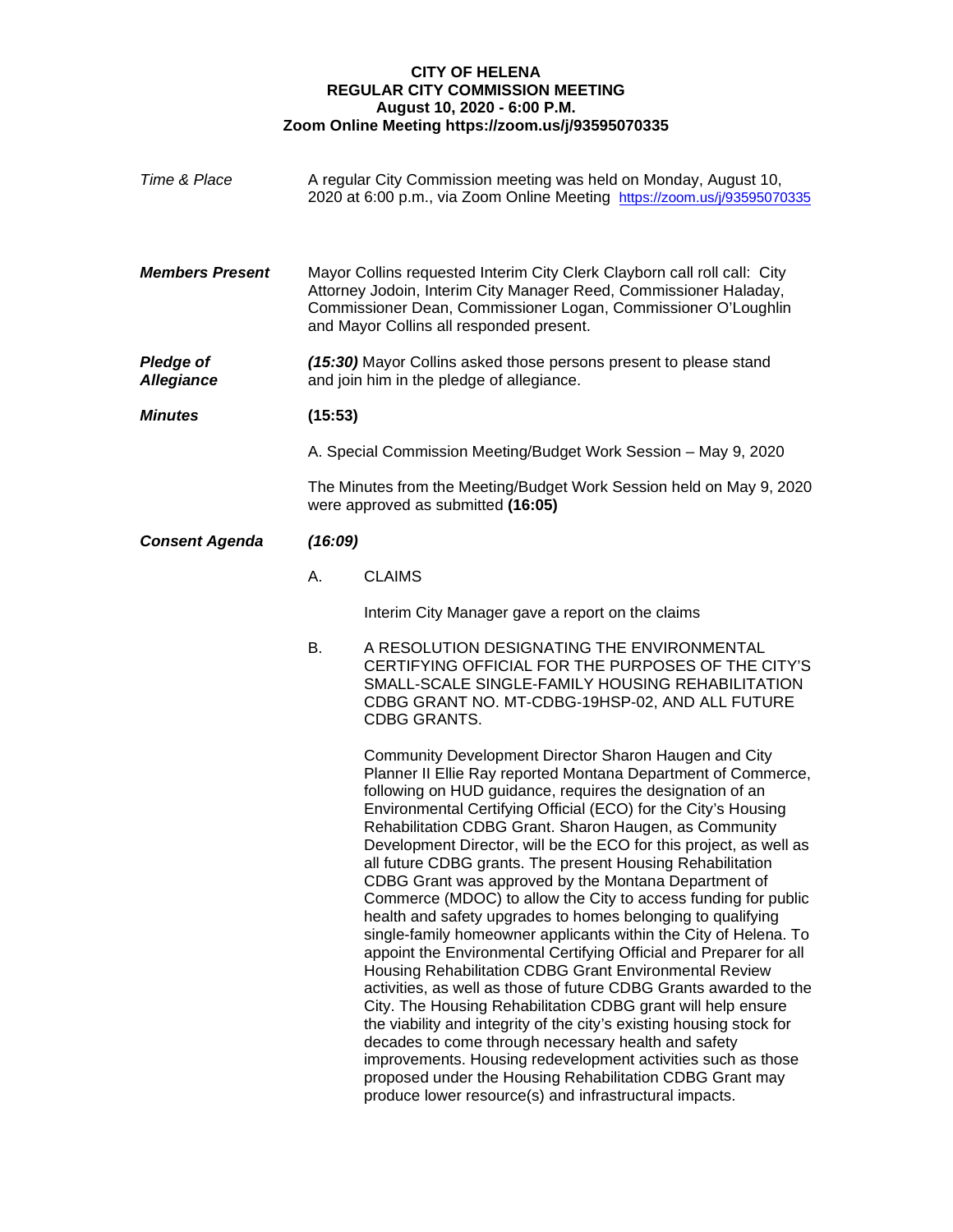City staff moved to approve a Resolution designating the Environmental Certifying Official for the Purposes of the City's Small-Scale Single-Family Housing Rehabilitation CDBG, Grant No. MT-CDBG-19HSP-02, and all future CDBG Grants.

C. A RESOLUTION AMENDING RESOLUTION NO. 5258 THAT CREATED SPECIAL IMPROVEMENT STREET LIGHTING DISTRICT NO. 192 BY REMOVING TWO LIGHTS IN THE ALLEY BEHIND 102 AND 128 SOUTH BENTON AND ONE STREET LIGHT IN THE FRONT OF 138 JEFFERSON STREET, IN THE CITY OF HELENA, MONTANA.

> City Attorney Thomas Jodoin reported the City Commission created Special Improvement Street Lighting District No. 192 ("District") on June 28, 1954. The District was expanded on August 5, 1987. Since that time several lights have been removed from the District. The City has received a petition from several residents located in the District for the removal of three lights in their immediate neighborhood. State law allows the Helena City Commission to make minor amendments to lighting districts such as removing unnecessary lights as long as the cost to the lighting district does not increase by more than 3%. Removing the three lights light would decrease annual costs by approximately \$277.08. The proposal is to remove three lights from the District that are located in the alley behind 102 and 128 South Benton and in front of 138 Jefferson.

City staff moved to approve a resolution amending Resolution No. 5258 that created Special Improvement Street Lighting District No. 192 by removing two lights in the alley behind 102 and 128 South Benton and one street light in the front of 138 Jefferson Street, in the City of Helena, Montana.

| (16:51) Commissioner Haladay moved to approve Consent Agenda         |
|----------------------------------------------------------------------|
| item A Claims, item B Approve a Resolution Designating the           |
| Environmental Certifying Official for the Purposes of the City's     |
| Small-Scale Single-Family Housing Rehabilitation CDBG, Grant No.     |
| MT-CDBG-19HSP-02, and all future CDBG Grants and item C              |
| Amending Resolution No. 5258 that Created Special Improvement        |
| Street Lighting District No. 192 by removing two lights in the alley |
| behind 102 and 128 South Benton and one street light in the front of |
| 138 Jefferson Street, in the City of Helena, Montana.                |
|                                                                      |
|                                                                      |

Discussion **(17:48)** Commissioner O'Loughlin had follow-up questions.

## Public Comment **(17:54)** No public comment was made.

**Vote (21:15)** Commissioner Dean seconded the motion. **Interim City Clerk Clayborn called a roll call vote, as follows: Commissioner Haladay voted aye, Commissioner Dean voted aye, Commissioner Logan voted aye, Commissioner O'Loughlin voted aye and Mayor Collins voted aye. The motion carried, 5-0. (21:33)**

*Bid Award (21:37)*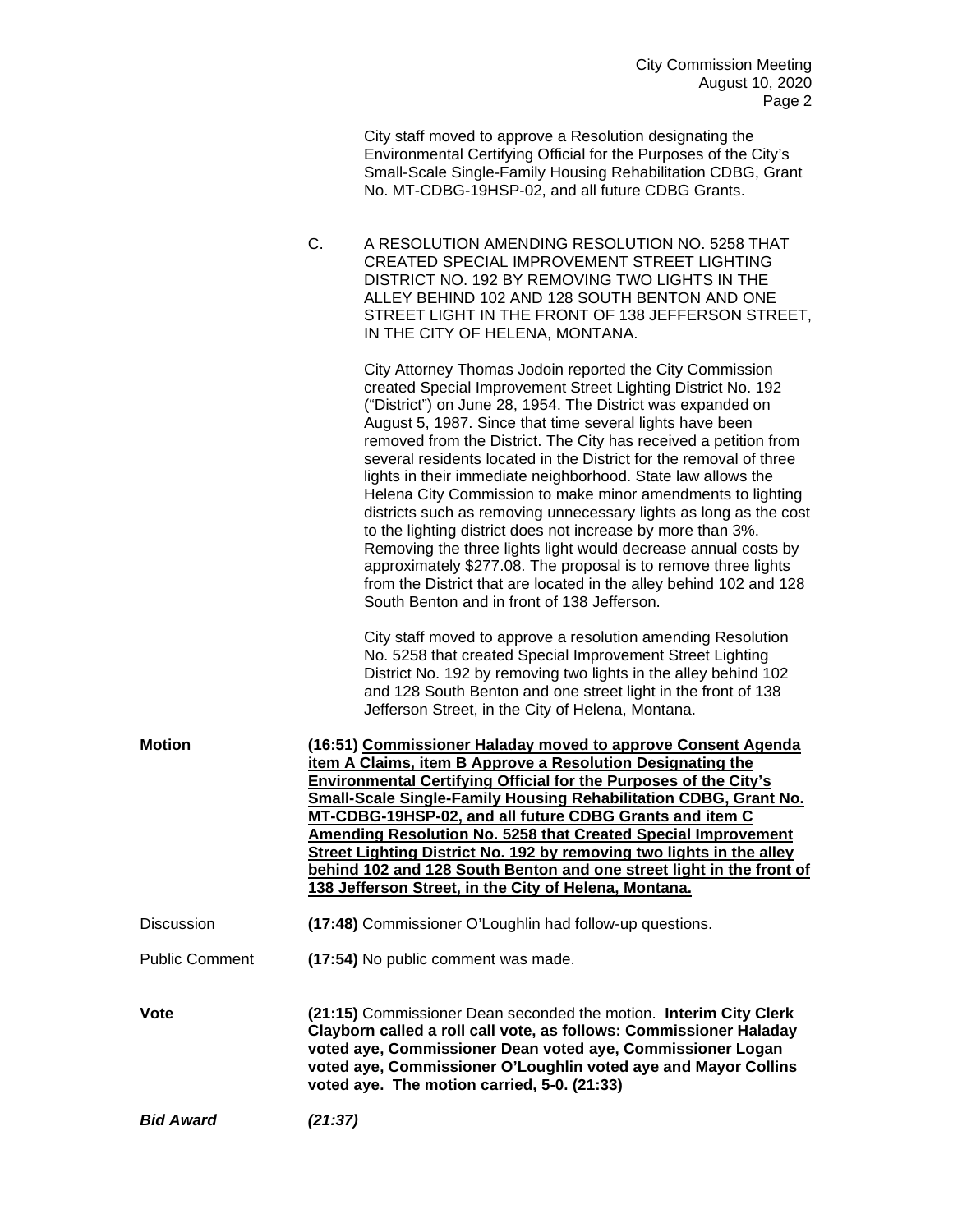## A. BID AWARD FOR THE 13TH STREET STORM SEWER IMPROVEMENTS, CITY PROJECT #20-07

| <b>Staff Report</b>       | (21:42) City Engineer Ryan Leland and Interim Public Works Director<br>Phil Hauck reported that the 13th Street Storm Sewer Improvements will<br>install a new storm water main in 13th Street from Last Chance Gulch to<br>Front Street. This project is being completed in conjunction and provide<br>connection for the storm system being installed with the Mixed-Use<br>development at the southwest corner of North Last Chance Gulch and<br>13th Street (Formerly the City of Helena Transit Station). Historically, the<br>discharges from the outlet of the North Last Chance Gulch culvert<br>crossing cause drainage and icing problems along the south side of 13th<br>Street and this project will remedy that situation.<br>The City of Helena hired WWC Engineering to prepare a construction<br>contract for bidding to install the new storm sewer system. The City of |  |
|---------------------------|------------------------------------------------------------------------------------------------------------------------------------------------------------------------------------------------------------------------------------------------------------------------------------------------------------------------------------------------------------------------------------------------------------------------------------------------------------------------------------------------------------------------------------------------------------------------------------------------------------------------------------------------------------------------------------------------------------------------------------------------------------------------------------------------------------------------------------------------------------------------------------------|--|
|                           | Helena received three bids on July 14, 2020 for the project. The lowest<br>responsible bidder is Montana Underground Construction, Inc. of Helena,<br>Montana with a bid of \$117,525.00. The City budgeted \$250,000.00 for<br>engineering and construction of the project.                                                                                                                                                                                                                                                                                                                                                                                                                                                                                                                                                                                                             |  |
|                           | City staff moved to award the 13th Street Storm Sewer Improvements,<br>City Project #20-07 to Montana Underground Construction in the amount<br>of \$117,525.00.                                                                                                                                                                                                                                                                                                                                                                                                                                                                                                                                                                                                                                                                                                                         |  |
| <b>Discussion</b>         | (23:40) Commissioner Dean had follow-up questions.                                                                                                                                                                                                                                                                                                                                                                                                                                                                                                                                                                                                                                                                                                                                                                                                                                       |  |
| <b>Public Comment</b>     | (24:30) Mayor Collins opened the floor to public comment. Interim City<br>Clerk Clayborn indicated no public comment was received.                                                                                                                                                                                                                                                                                                                                                                                                                                                                                                                                                                                                                                                                                                                                                       |  |
|                           |                                                                                                                                                                                                                                                                                                                                                                                                                                                                                                                                                                                                                                                                                                                                                                                                                                                                                          |  |
| <b>Motion</b>             | (24:51) Commissioner O'Loughlin moved to award the 13th Street<br>Storm Sewer Improvements, City Project #20-07 to Montana<br>Underground Construction in the amount of \$117,525.00.<br>Commissioner Dean seconded the motion. Interim City Clerk Clayborn<br>called a roll call vote, as follows: Commissioner Haladay voted aye,<br>Commissioner Dean voted aye, Commissioner Logan voted aye,<br>Commissioner O'Loughlin voted aye, and Mayor Collins voted aye. The<br>motion carried, 5-0. (25:29)                                                                                                                                                                                                                                                                                                                                                                                 |  |
| <b>City Commissioners</b> | <b>Communications from (25:34) COMMUNICATIONS/PROPOSALS FROM CITY</b><br><b>COMMISSIONERS</b>                                                                                                                                                                                                                                                                                                                                                                                                                                                                                                                                                                                                                                                                                                                                                                                            |  |
|                           | Commissioner Dean gave an update on the Census Committee.                                                                                                                                                                                                                                                                                                                                                                                                                                                                                                                                                                                                                                                                                                                                                                                                                                |  |
| <b>Report of the City</b> | (27:43)                                                                                                                                                                                                                                                                                                                                                                                                                                                                                                                                                                                                                                                                                                                                                                                                                                                                                  |  |
| <b>Attorney</b>           | City Attorney Jodoin had nothing to report.                                                                                                                                                                                                                                                                                                                                                                                                                                                                                                                                                                                                                                                                                                                                                                                                                                              |  |
| <b>Report of the City</b> | (27:49)                                                                                                                                                                                                                                                                                                                                                                                                                                                                                                                                                                                                                                                                                                                                                                                                                                                                                  |  |
| <b>Manager</b>            | Interim City Manager gave an update and then asked City Attorney<br>Jodoin to give an Assessment Update.                                                                                                                                                                                                                                                                                                                                                                                                                                                                                                                                                                                                                                                                                                                                                                                 |  |
|                           | (28:21) A. Assessment Update                                                                                                                                                                                                                                                                                                                                                                                                                                                                                                                                                                                                                                                                                                                                                                                                                                                             |  |